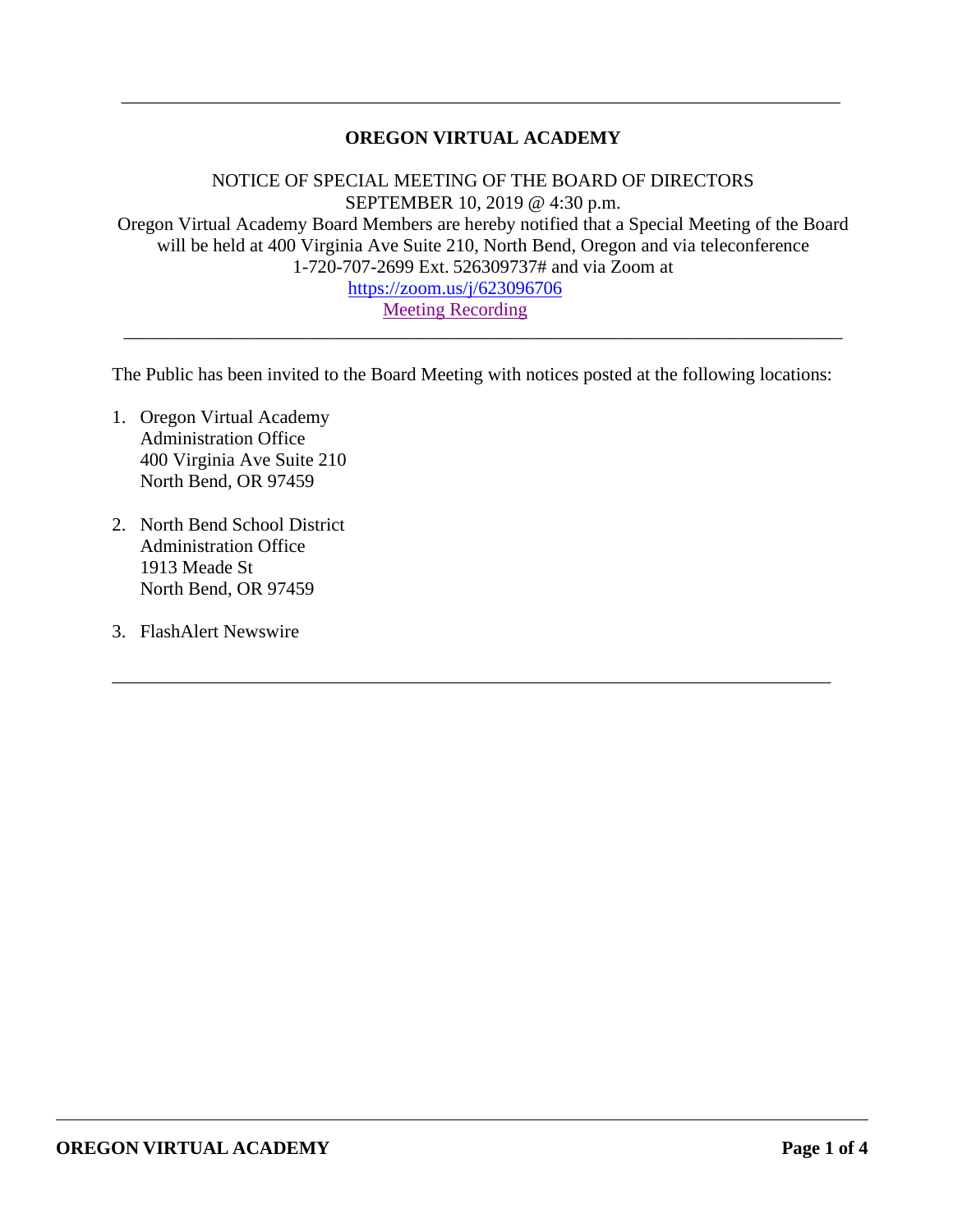### **MINUTES SPEICAL MEETING AGENDA**

#### **BOARD OF DIRECTORS OREGON VIRTUAL ACADEMY**

**Tuesday, September 10th , 2019 4:30 p.m.** ORVA Office 400 Virginia Ave Suite 210 North Bend, OR 97459

### **INSTRUCTIONS FOR PRESENTATIONS TO THE BOARD BY PARENTS AND CITIZENS**

The Oregon Virtual Academy welcomes your participation at the School's Board meetings. The purpose of a public meeting of the Board of Directors is to conduct the affairs of the School in public. We are pleased that you are in attendance and hope that you will visit these meetings often. Your participation assures us of continuing community interest in our School. To assist you in the ease of speaking/participating in our meetings, the following guidelines are provided.

- 1. Agendas are available to all audience members at the door to the meeting or by requesting the agenda from School Officials (541-751-8060).
- 2. The "Public Comment" portion is set aside for members of the audience to raise issues that are not specifically on the agenda. These presentations are limited to three (3) minutes and total time allotted to non-agenda items will not exceed fifteen (15) minutes. The Board may give direction to staff to respond to your concern or you may be offered the option of returning with a citizen-requested item.
- 3. When addressing the Board, speakers are requested to stand, to state their name and address, and to adhere to the time limits set forth.
- 4. Citizens may request that a topic related to school business be placed on a future agenda by submitting a written request at least seventy-two (72) hours in advance of any regular meeting. Once such an item is properly placed on the agenda, the Board can respond, interact, and act upon the item.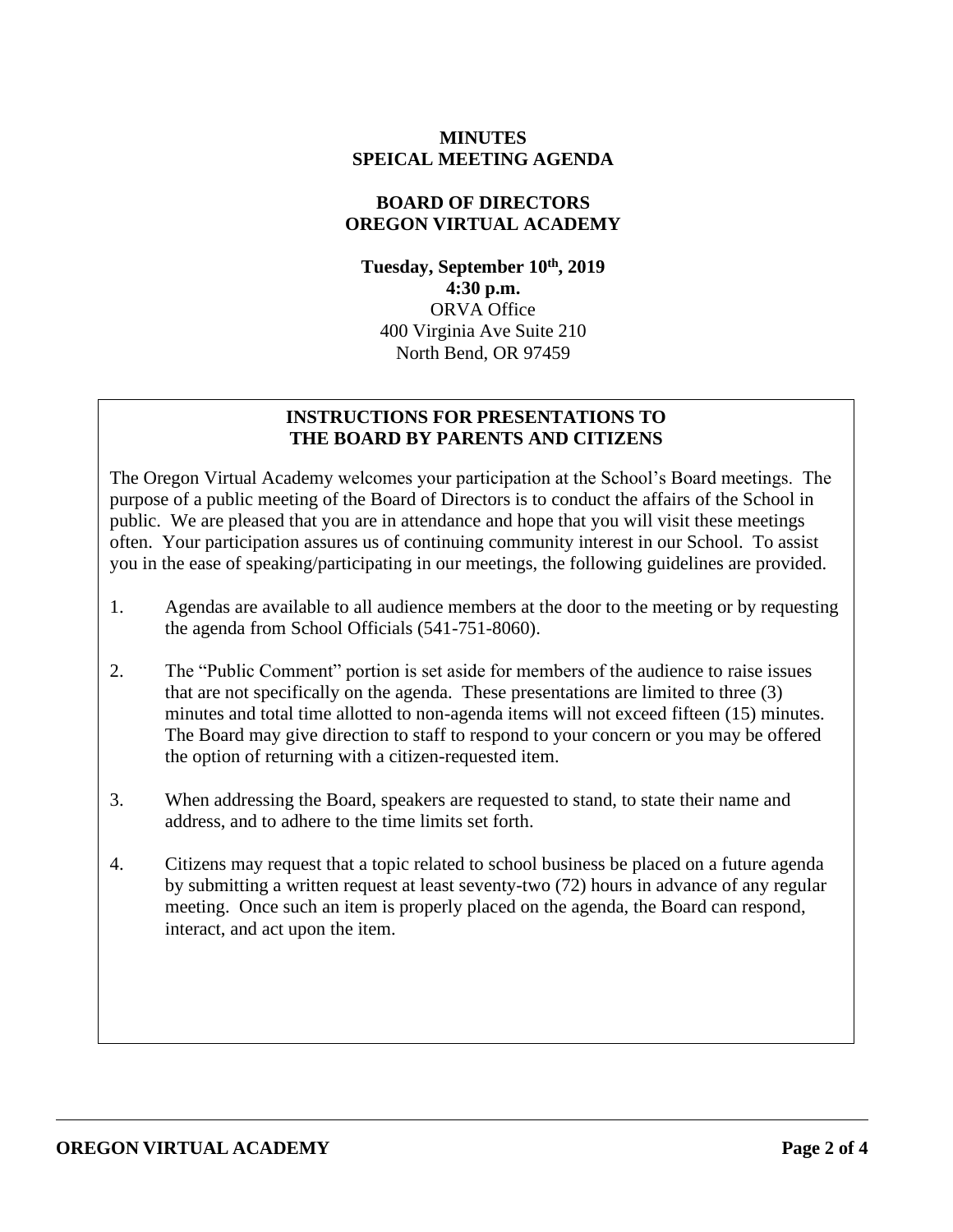## **I. PRELIMINARY**

**A.** CALL TO ORDER

Meeting was called to order by the Board Chair at 4:31 P.M.

|  | <b>B.</b> Roll Call |  |
|--|---------------------|--|
|--|---------------------|--|

| <b>Member</b>          | Title         | Term      | <b>Present</b>            | <b>Absent</b> | In | Out |
|------------------------|---------------|-----------|---------------------------|---------------|----|-----|
| Mr. Paul Tannahill     | Secretary     | 2015-2018 | $\boldsymbol{\mathsf{A}}$ |               |    |     |
| Mr. Michael Herndon    | Treasurer     | 2015-2018 | х                         |               |    |     |
| Vacant                 | Member        | 2016-2019 |                           |               |    |     |
| Vacant                 | Member        | 2016-2019 |                           |               |    |     |
| Mr. Brian Bray         | Vice Chairman | 2016-2019 |                           | X             |    |     |
| Mr. Barry Jahn         | Chairman      | 2017-2020 | x                         |               |    |     |
| Mr. Bryan Hatzenbihler | Member        | 2017-2020 | χ                         |               |    |     |

### **II. COMMUNICATIONS**

**A.** PUBLIC COMMENTS:

No individual comment shall be for more than three (3) minutes and the total time for this purpose shall not exceed fifteen (15) minutes. Board members may respond to comments however no action can be taken. The Board may give direction to staff following comment.

- **B.** BOARD/STAFF DISCUSSION
	- 1. Board of Directors Discussion:

a. Discussion and possible action regarding M98 grant agreement for the 2019- 2021 Biennium

*Ms. DeWolfe gives on overview of the M98 HS Success Grant. See presentation here. A committee will be formed and will meet in the next 3-4 weeks. A call to action is being requested to authorize the grant letter in order to return to ODE by 9-13-19. The grant letter is necessary in order to draw funds from the grant.* 

*Mr. Hatzenbihler asks if there is a plan on how the money will be managed. Ms. DeWolfe shares that a plan was submitted to the state and full funding was granted based on the plan. Monthly payments will be drawn from the EGMS so that the school is not operating at a deficit.*

*Mr. Herndon shares that the funds will be accounted for separately as a grant.* 

*Ms. DeWolfe shares that once the grant letter is submitted, the lump sum of the grant will be placed into the Electronic Grant Management System (EGMS) where the school can draw payments.*

*Mr. Herndon shares that its not clear where this money is going/being spent and needs to be fixed in the short run.* 

*Mr. Jahn reports that the committee should be able to get together to discuss.*

*Mr. Herndon asks how many staff are paid through M98 grant funding.* 

*Ms. DeWolfe shares there are 4 positions currently: CTE program, MS/HS Bridge Coordinator, EOP Coordinator.*

**OREGON VIRTUAL ACADEMY Page 3 of 4**